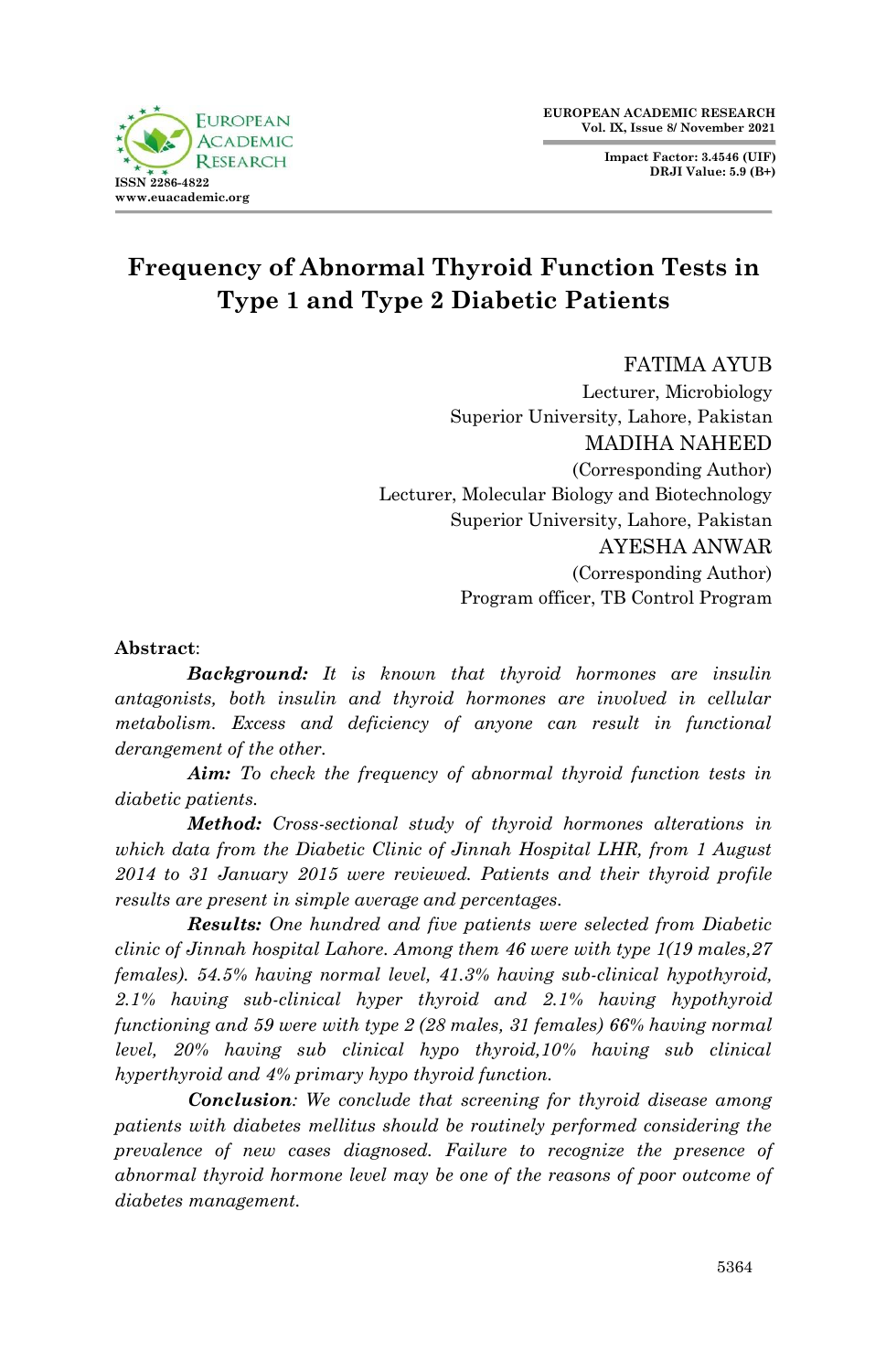**Keywords**: abnormal thyroid function tests, Type 1 and Type 2 diabetic patients

# **INTRODUCTION and LITERATURE REVIEW**

Diabetes mellitus is a growing problem in our country. It has been long recognized that thyroid hormones have marked effects on glucose homeostasis. Diabetes mellitus and thyroid dysfunction are the two most common endocrine disorders in clinical practice. The unrecognized thyroid dysfunction may adversely affect the metabolic control and add more risk to already predisposing scenario for cardiovascular diseases. Glucose intolerance is associated with hyperthyroidism and most recently it was shown that hypothyroidism is characterized by insulin resistance. Since type 1 diabetes also has autoimmunity it is not unsual to find patients with concomitant diabetes and thyroid dysfunction. Some genetic factors might contribute to the co-occurrence of autoimmune thyroid disease and type 1diabetes (Pearce SH and Merriman TR, 2009). The 2 main thyroid hormones are t3,(triidothyronine) and t4 (thyroxine). T3 and t4 regulate body's temperature metabolism and heart rate. The amount of thyroid hormones secreted is controlled by another hormone, called thyroid stimulating hormone (TSH ) which is released from the pituitary gland in our brain.

Hyperthyroidism is a condition in which thyroid gland produces too much of the hormone thyroxine. Following are the symptoms of Hyperthyroidism: Anxiety, Irritability or moodiness, Nervousness, hyperactivity, Sweating or sensitivity to higher temperatures, Hand trembling, Hair loss, Missed or less menstrual periods.

Following are the symptoms of **Hypothyroidism:** Trouble sleeping**,** Tiredness and fatigue**,**Difficulty in concentrating**,** Dry skin and hair**,** Depression**,** Sensitivity to cold temperature.

Diabetes mellitus has become one of the greatest threats for  $21<sup>st</sup>$  centuary. (Soumya D and Srilatha B. 2011). The global rise in diabetes has led to increase in health care expenditure significantly.

In developing countries the prevalence of diabetes is rising rapidly, and it is estimated that among adults aged  $\geq 20$  years, the global number of diabetes is to reach 366 millions in 2030 ( Li M.-Z,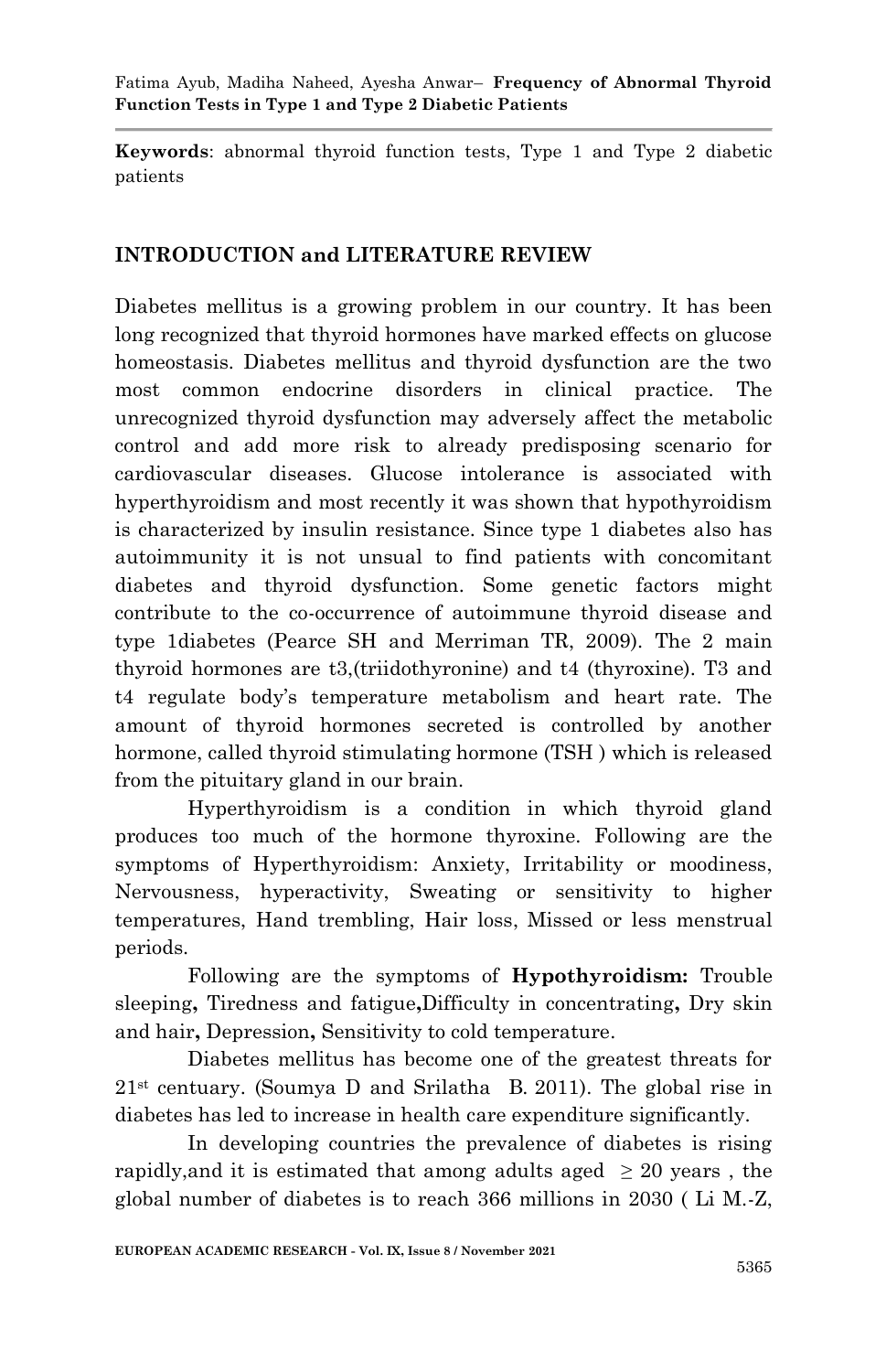Su LY, et al. 2013). Both type 1 and type 2 diabetes are one of the powerful and independent risk factors for coronary artery diseases (CAD), stroke , and peripheral arterial diseases (Aronson D. 2008)

The pathological features of T2DM include increased intestinal glucose absorption, reduced insulin secretion, and change in the *β*-cell mass. ( *Clark A et al. 2001.)* Further, symptoms also include increased insulin degradation, increased glucagon secretion, increased hepatic glucose production, enhanced catecholamines, and insulin resistance. These factors have been investigated to be an integral part of hyperthyroidism as well. Hence, an intersection of pathological basis occurs which gives us cue to an array of physiological aberrations which are common in hyperthyroidism and T2DM. Among the above-mentioned symptomatology, insulin resistance has been the most important facet connecting thyroid dysfunction and T2DM. Insulin resistance is a condition which occurs in both hypothyroidism and hyperthyroidism. (*Brenta G et al. 2009).*Insulin resistance in the muscles and liver is a characteristic feature of T2DM. An undisturbed glucose homeostasis and intact insulin secretary response and unperturbed sensitivity of the tissues to insulin are essential to maintain normal blood glucose levels.

Glucose disposal is mediated by the conjoint effect of insulin and hyperglycemia to modulate three basic phenomenon. Firstly, diminution of endogeneous (hepatic) glucose production. Secondarily, enhanced uptake of glucose (hepatic and splanchnic). Thirdly, upregulation of glucose by peripheral tissues (skeletal muscles). Glucose uptake into muscles is modulated by glycolysis and glycogen synthesis. Hepatic insulin resistance is characterized by glucose overproduction inspite of fasting hyperinsulinemia, and enhanced rate of hepatic glucose output was the pivotal modulator of increased fasting plasma glucose (FPG) concentration inT2DM subjects. ( *Med Clin North Am. 2004 )*. In insulin resistance in the postabsorptive state, muscle glucose is upregulated but the efficiency of uptake is reduced. In the wake of such conditions, reduced glucose uptake into the muscles and enhanced hepatic glucose output lead to worsening of glucose metabolism.

Thyroid hormones directly influence insulin secretion. There is a reduction in glucose-induced insulin secretion by beta cells, In hypothyroidism, and the response of beta cells to glucose or catecholamine is increased in hyperthyroidism due to increased in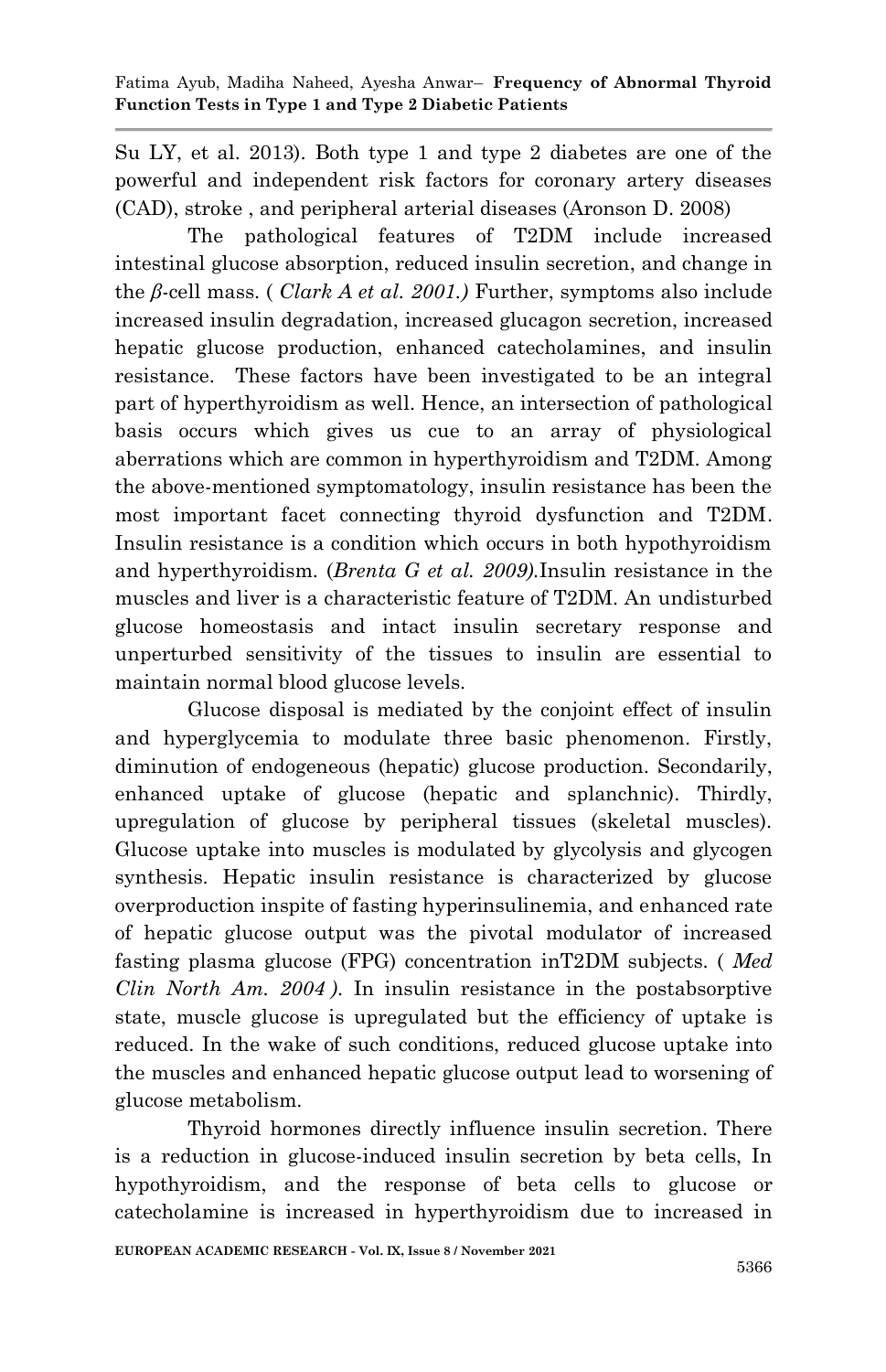beta cell mass. Moreover, in thyrotoxicosis, insulin clearance is increased.( Stanická S *et al.* 2005) (. Mitrou P et al. 2010)

There is a deep underlying relation between thyroid dysfunction and diabetes mellitus. (Wang C. 2013). Studies have found that thyroid dysfunction is much common in diabetic population compared to nondiabetic population, both diabetes and thyroid disorders have been shown to mutually influence each other. (Al-Geffari et al., 2013) **(**Hage et al., 2011)

Most often type 2 diabetes is mainly due to insulin resistance,whereas type 1 diabetes is due to an autoimmune condition ( Helfand M and Crapo L. M. 1990).

Hence it seems that diabetes particularly type 1, has potential link with thyroid dysfunction and vice versa. In subclinical or overt hypothyroidism, insulin resistance leads to glucose-stimulated insulin secretion. Low thyroid hormones level, besides the effects due to high blood glucose in diabetics, independently increase the risk of cardiovascular diasease in both diabetic and non-diabetic patients. **(** Van Tienhoven-Wind L. J. N and Dullaart R. P. F.. 2015)

A plethora of studies have evidenced an arrangement of complex biochemical, genetic and hormonal malfunctions showing this pathophysiological association. It has been shown that 5′ adenosine monophosphate–activated protein kinasa (AMPK) is a central target for modulation of insulin sensitivity and feedback of thyroid hormones associated with appetite and energy expenditure. (Brenta G et al. 2007) **(** Goglia F et al . 1999)

Reduced glucose absorption from gastrointestinal tract accompanied by prolonged peripheral glucose accumulation, gluconeogenesis, low hepatic glucose output and reducuction in the disposal of glucose are hallmarks of hypothyroidism .In subclinical hypothyroidism, reduce rate of insulin stimulated glucose transport rate caused by perturbed expression of glucose transporter type 2 gene (GLUT 2) translocation may contribute to insulin resistance. Moreover, due to reduced renal clearance of insulin in hypothyroid conditions, physiological requirements of insulin were reduced. Anorectic conditions in hypothyroidism may also contribute to reduced insulin in this condition.An increased dose of insulin is required to ameliorate hypothyroidism, ( Duntas LH et al. 2011).

Moreover the association between type 1 diabetes and AITD is considered one of the variants of the autoimmune polyglandular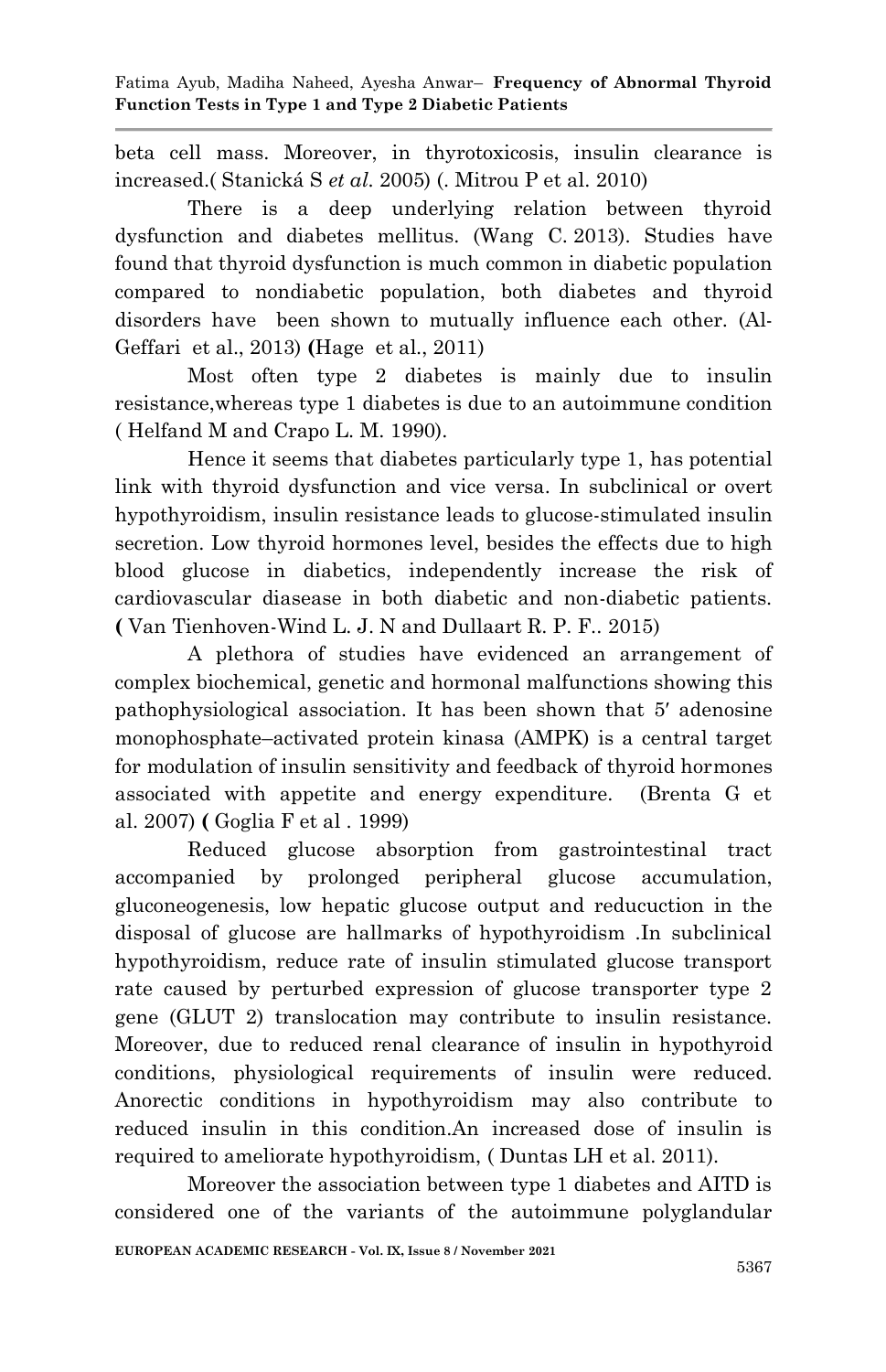syndrome. The MHC locus on chromosome 6p21 is one of the susceptibility loci for both of diseases. Although autoimmune thyroid disease is more prevalent in type 1 diabetes as a result of their common origin, in patients with type 2 diabetes, the prevalence of hypothyroidism and hyperthyroidism is similar to that of general population autoimmunity has been implicated to be the major cause of abnormal thyroid functions associated with diabetes mellitus. However, in type 2 diabetic patients, the presence of the highly frequent sub-clinical forms of hyperthyroidism and hypothyroidism should be ruled out since they may be associated with higher cardiovascular risk. One study done in Spain by ( Díe*z JJ et al. 2011).*  who found an overall prevalence of thyroid dysfunction in 32.4% in type 2 diabetics patients. A study by (*Perros P et al. 1995).* showed a prevalence of thyroid dysfunction 13.4% in diabetics, though the prevalence was more in female type 1 diabetics. A study in Jordan by (*Radaideh AR et al. 2004).* Thyroid dysfunction in patients with type 2 found the overall prevalence of thyroid disease in type 2 DM to be 12.5% and 6.6% in the control group and the most common was Subclinical Hypothyroidism. In another study by (*Akbar DH et al. 2006).* in Saudi Arabia the association between thyroid autoimmunity in diabetics was 10% and in control it was 5%, while thyroid dysfunction was found in 16% diabetics and 7% control. In a study done in Greece the prevalence of thyroid dysfunction in type 2 DM was found to be 12.3% with a higher prevalence in females (Papazafiropoulou A et al. 2010).

In view of the relatively high prevalence of both endocrinopathies, it is important to investigate all diabetic patients for thyroid disorders. However, screening has been recommended only in children and adolescents with type 1 diabetes ( WiericingW,1995).

In patients with type 1 diabetes the most prevalent immunological diseases are autoimmune thyroid function disorders (*Perros P et al.* 1995)

Prevalence of Hypothyroidism in patients with type 1 diabetes 12-24% of female and 6% of maleand 3-6% of patients with type 2 diabetes have been reported in cross-sectional studies.

It was found that Hyperthyroidsm occurs in 1-2% of patients suffering from diabetes It has been reportedin that the prevalence of positive thyroid peroxidase (TPO) antibodies is  $\sim 80\%$  type 1 diabetic patients and elevated TSH levels and is 10-20% in those diabetics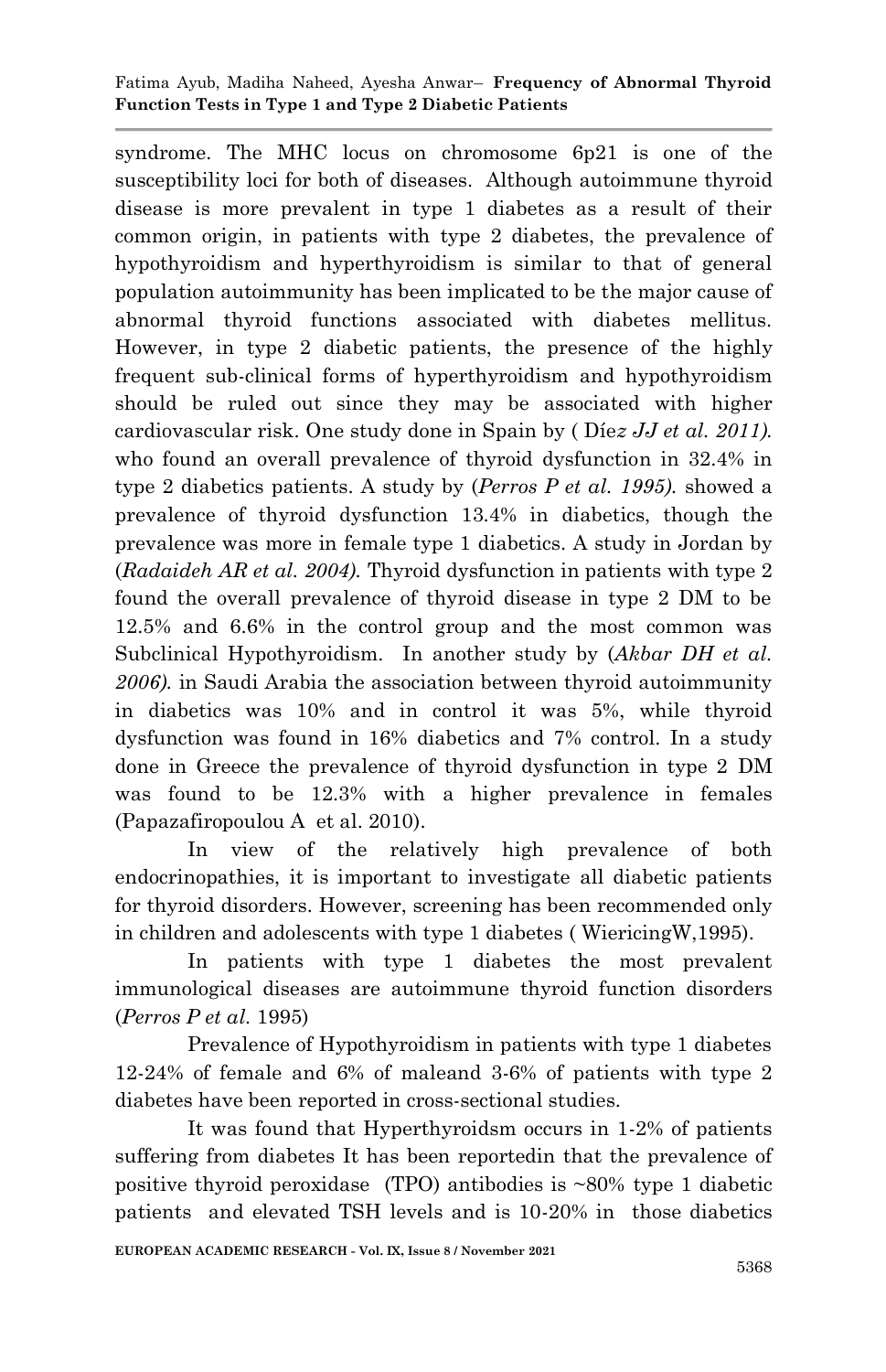individuals having normal TSH levels.Development of diabetes usually precedes the diagnosis of hypothyroidism, in most patients having subclinical diseases.( Nabarro JD et al. 1979) *(Radetti G et al.*1995)

Regular screening of TSH is recommended in patients with type 1 diabetes due to the increased prevalence of thyroid dysfunction in these subjects. However, the natural history of thyroid disorders and long term prospective trials to evaluatethe incidence in patients with type 1 diabetes are lacking. Therefore, there must be evaluation of thyroid status and the presence of TPO antibodies in all the patients having diabetes and followed them prospectively over the past 18 years. Thyroid dysfunctions are highly prevalent in general population. (*Wang C,Crapo,1997)*Cross-sectional studies have reported that 2.8% men and 7.5% of women of all ages in whickham,U.K, had abnormal serum thyroid –stimulating hormone levels.In the 20 years follow up study of the wickham survey cohort,the mean incidence of spontaneous hypothyroidism in women who had positive thyroid antibodies was increased from 4-27%. (*Tunbridge WM, et al. 1997).* The Colorado Thyroid Disease Prevalence Study reported that 11.7% of subjects among 25,682 subjects who were attending a state wide health fair had abnormal serum TSH concentration. Hyperthyroidism was detected in 2.1% and Primary Hypothyroidism was detected in 9.5% of subjects, most of whom were asymptomatic.

Recently, from a sample of  $17,353$  people aged≥12 years representing the geographic and ethnic distribution of u.s population,by the third national health and nutrition survey ,reported a prevalence of hypothyroidism in 4.6% of which 0.3% clinical and 4.3% subclinical and Hyperthyroidism in 1.3% of which 0.5% clinical and 0.7% subclinical *(Hollowell JG et al.* 2002)

In diabetes the role of hypothyroidism was investigated in 1927, by Coller and Huggins proving the association of worsening of diabetes and hyperthyroidism. It was shown that there is ameliorative effect on restoration of glucose tolerance by the surgical removal of parts of thyroid gland in hyperthyroid patients suffering from coexisting diabetes. (Coller FA, Huggins CB. 1927) Hashimoto's thyroiditis (hypothyroidism) or Graves's disease (thyroid over activity) has been investigated to be associated with diabetes mellitus. From meta-analysis it is reported a frequency of 11% in thyroid dysfunction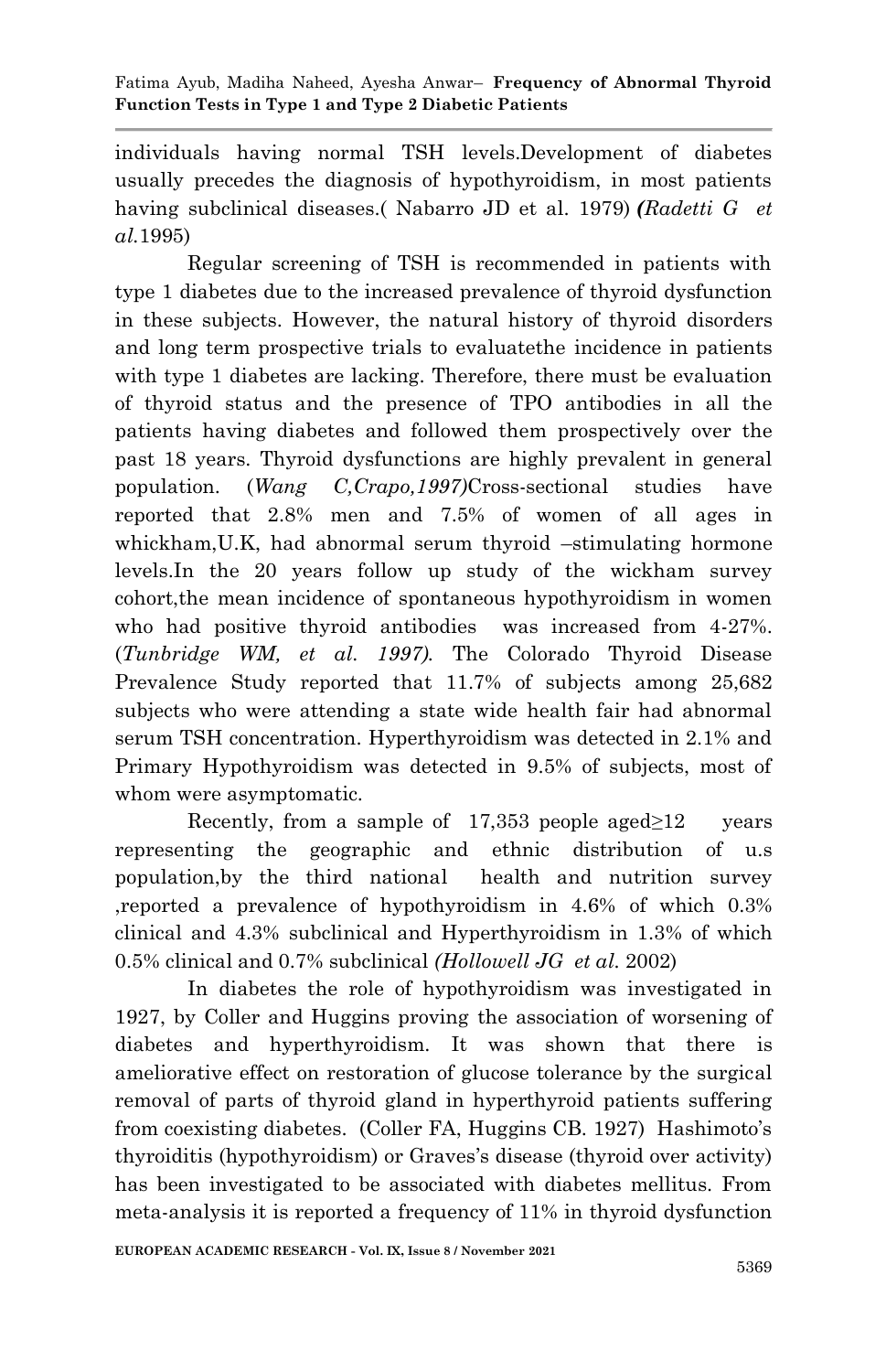in patients of diabetes mellitus (Kadiyala R, Peter R, Okosieme. 2010). There is a deep underlying relation between diabetes mellitus and thyroid dysfunction (*Brenta G et al. 2007)* plethora of studies have evidenced an array of complex intertwining biochemical, genetic, and hormonal malfunctions mirroring this pathophysiological association (*Goglia F et al. 1999)* 5′ adenosine monophosphate-activated protein kinase (AMPK) is a central target for modulation of insulin sensitivity and feedback of thyroid hormones associated with appetite and energy expenditure Hypothyroidism (Hashimoto's thyroiditis) or thyroid over activity (Graves' disease) has been investigated to be associated with diabetes mellitus. A metaanalysis reported a frequency of 11% in thyroid dysfunction in the patients of diabetes mellitus ( *Kadiyala R et al. 2010).*

Autoimmunity has been implicated to be the major cause of thyroid-dysfunction associated diabetes mellitus ( *Kordonouri O et al. 2009 )* Unmanaged pro diabetes, both type 1 and type 2, may induce a "low T3 state" characterized by low serum total and free T3 levels, increase in reverse T3 (rT3) but near normal serum T4 and TSH concentrations . ( Donckier JE JC, Williams G, 2003) The relation between T2DM and thyroid dysfunction has been a less explored arena which may behold answers to various facts of metabolic syndrome including atherosclerosis, hypertension, and related cardiovascular disorders. T2DM owes its pathological origin to inappropriate secretion of insulin, due to defective islet cell function or beta cell mass. Continuous consumption of calories-rich meals, junk food and sedentary lifestyle have culminated into an epidemic of diabetes projected to afflict around 300 million people across the globe by 2020 ( *Baxter JD et al, 2001 )* Defective insulin secretion leads to various metabolic aberrations in T2DM, spanning from hyperglycemia due to defective insulin-stimulated glucose uptake and upregulated hepatic glucose production, along with dyslipidaemia, which includes impaired homeostasis of fatty acids, triglycerides, and lipoproteins *(Baxter JD and Webb P Nat Rev Drug Discov. 2009).* 

Cappelli et al. evaluated the thyroid hormone profile by studying the interaction between metformin and circulating thyroid function parameters in patients who were started on metformin. ( *Cappelli C et al ,2009)*. A pilot study on diabetic hypothyroid patient revealed baseline reduction of TSH level after 6 months; similarly a large cohort study on diabetic patients showed significant fall of TSH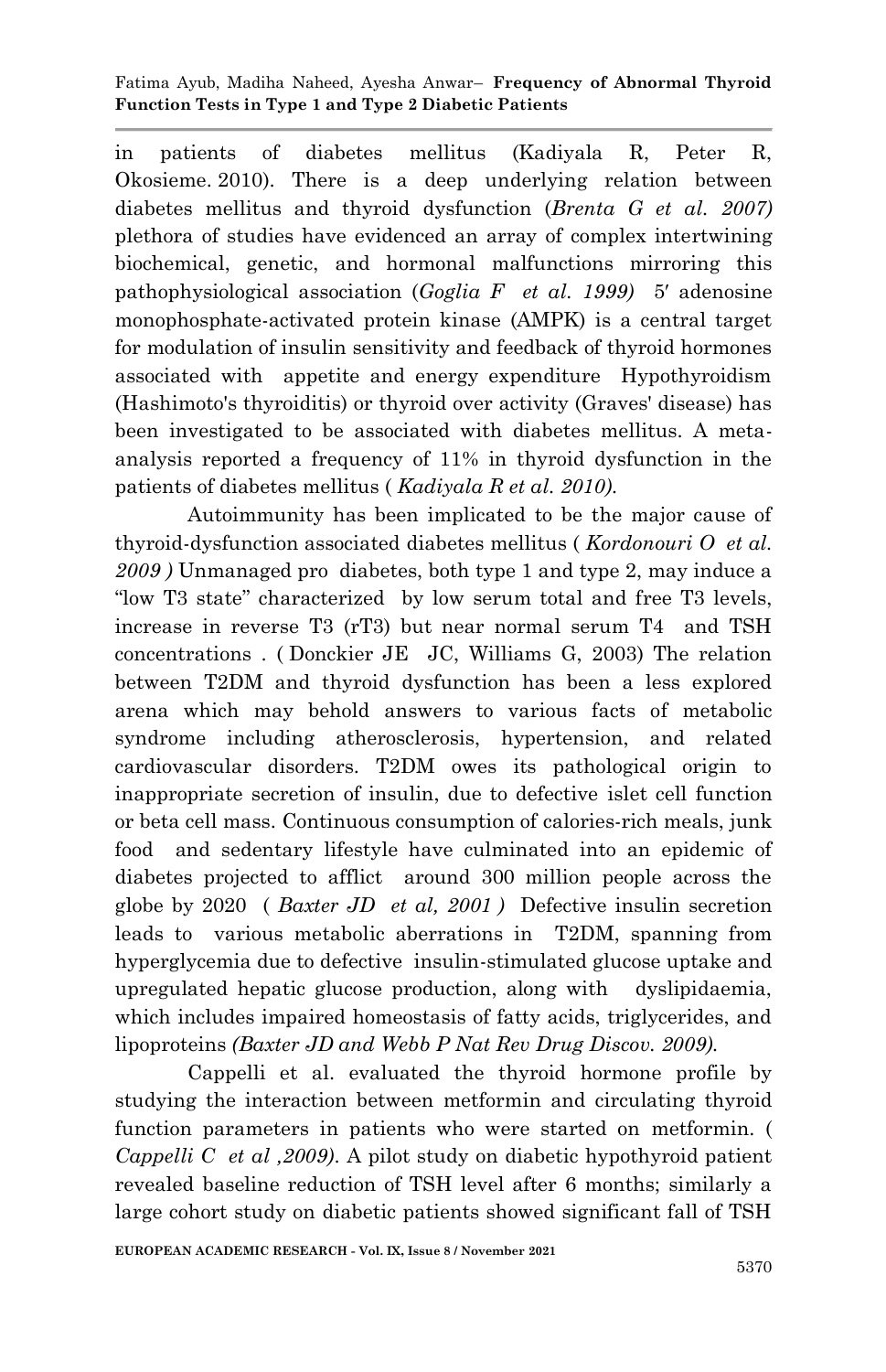level in euthyroid patients on L-T4 substitution and subclinical hypothyroid patients who did not receive LT4 treatment, except in euthyroid patients after 1 year on metformin. This study concluded that TSH lowering effect of metformin only seen in untreated hypothyroid patient and with L-T4 replacement therapy irrespective of thyroid function test. Similar findings were reported by Vigersky et al., (*Vigersky RA et al. 2006 ).*

*In vitro* studies support the use of metformin in other thyroid diseases other than hypothyroidism. Metformin has inhibited the cell proliferation and growth-stimulatory effect of insulin on thyroid carcinoma cell lines.

# **OBJECTIVES:**

 To identify thyroid dysfunction in the management of diabetes mellitus.

# **MATERIALS AND METHODS**

### **Study Design:**

Cross-sectional study/ Purposive

**Duration of Study:**

6-8 months.

#### **Study Population:**

Patients visiting Diabetic Clinic of Jinnah hospital, Lahore and full filling the inclusion and exclusion criteria.

#### **Sample Size:**

A total of 105 samples were collected from Diabetic Clinic of Jinnah hospital, Lahore.

#### **Sampling Technique:**

Non probability/ Purposive

# **METHODOLOGY**

Detailed clinical history and examination were carried out and recorded in a preformed Performa. 5cc blood were drawn from anti cubital vein of fore-arm and dispensed in a vial without any anticoagulant. The vial and request form were labeled properly. The blood sample were allowed to clot and then serum was separated out in a serum cup. Serum was then subjected to determination of TSH,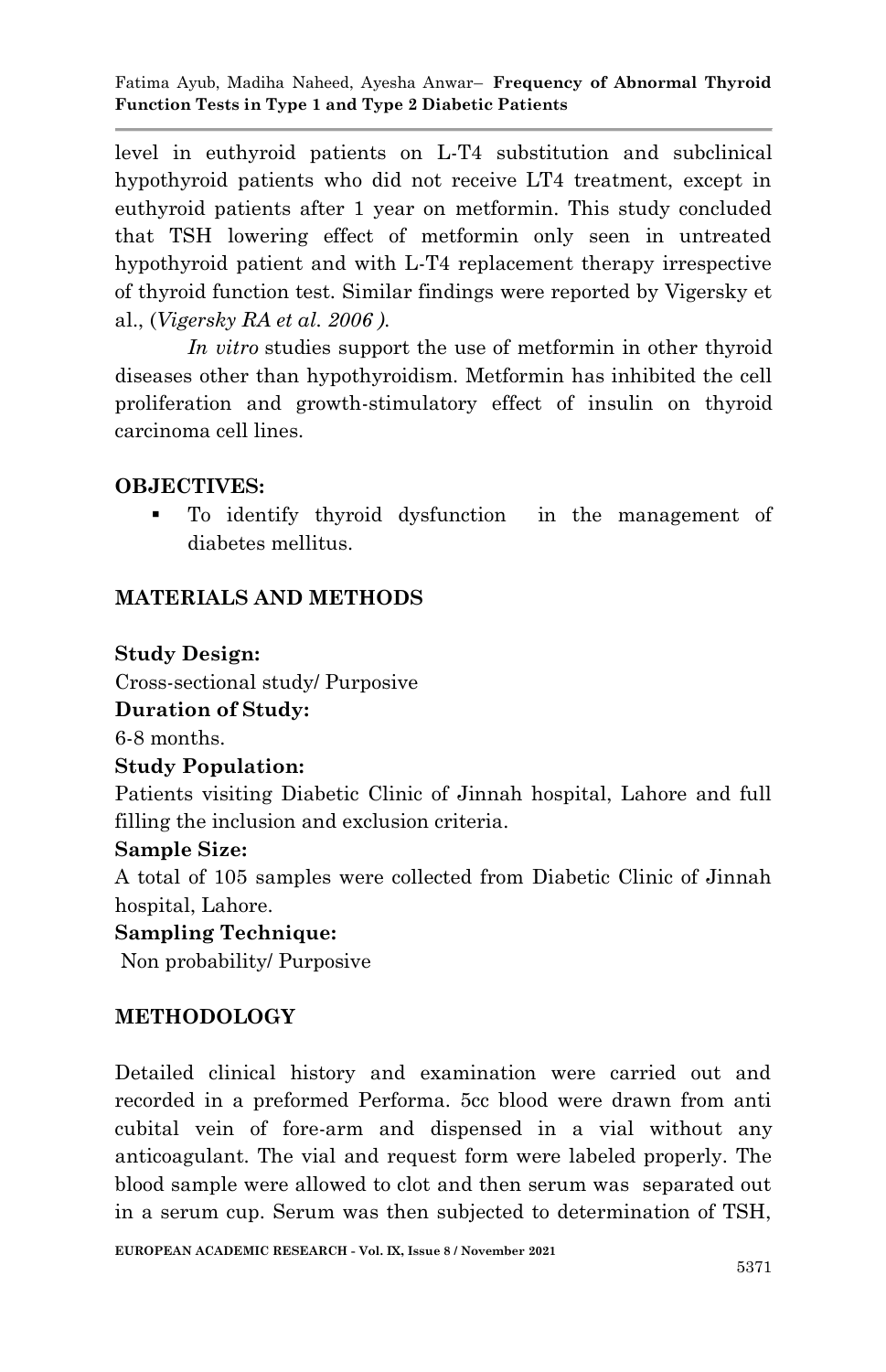T3 and T4 by direct and sandwich ELISA technique. Serum random GLUCOSE level was performed using microlab300.

# **Sample Selection**

# **Inclusion criteria:**

- Patients having diabetes mellitus (type I  $\&$  type II).
- Age: All age groups included.
- Gender: Both male and female.

# **Exclusion criteria:**

- Hemolysed sample.
- Patients on drugs affecting thyroid profile.

# **DATA ANALYSIS**





**Statistics**

|                |         | Blood<br>Sugar<br>Random mg/dl | Free T <sub>3</sub> pg/dl | Free T <sub>4</sub> pg/dl | TSH miu/l |
|----------------|---------|--------------------------------|---------------------------|---------------------------|-----------|
| N              | Valid   | 105                            | 105                       | 105                       | 105       |
|                | Missing |                                |                           |                           |           |
| Mean           |         | 319.7714                       | 2.1143                    | 1.2581                    | 5.7547    |
| Std. Deviation |         | 101.49330                      | .90622                    | .70884                    | 7.23945   |
| Minimum        |         | 200.00                         | .60                       | .10                       | .04       |
| Maximum        |         | 749.00                         | 6.50                      | 5.20                      | 33.70     |

**EUROPEAN ACADEMIC RESEARCH - Vol. IX, Issue 8 / November 2021**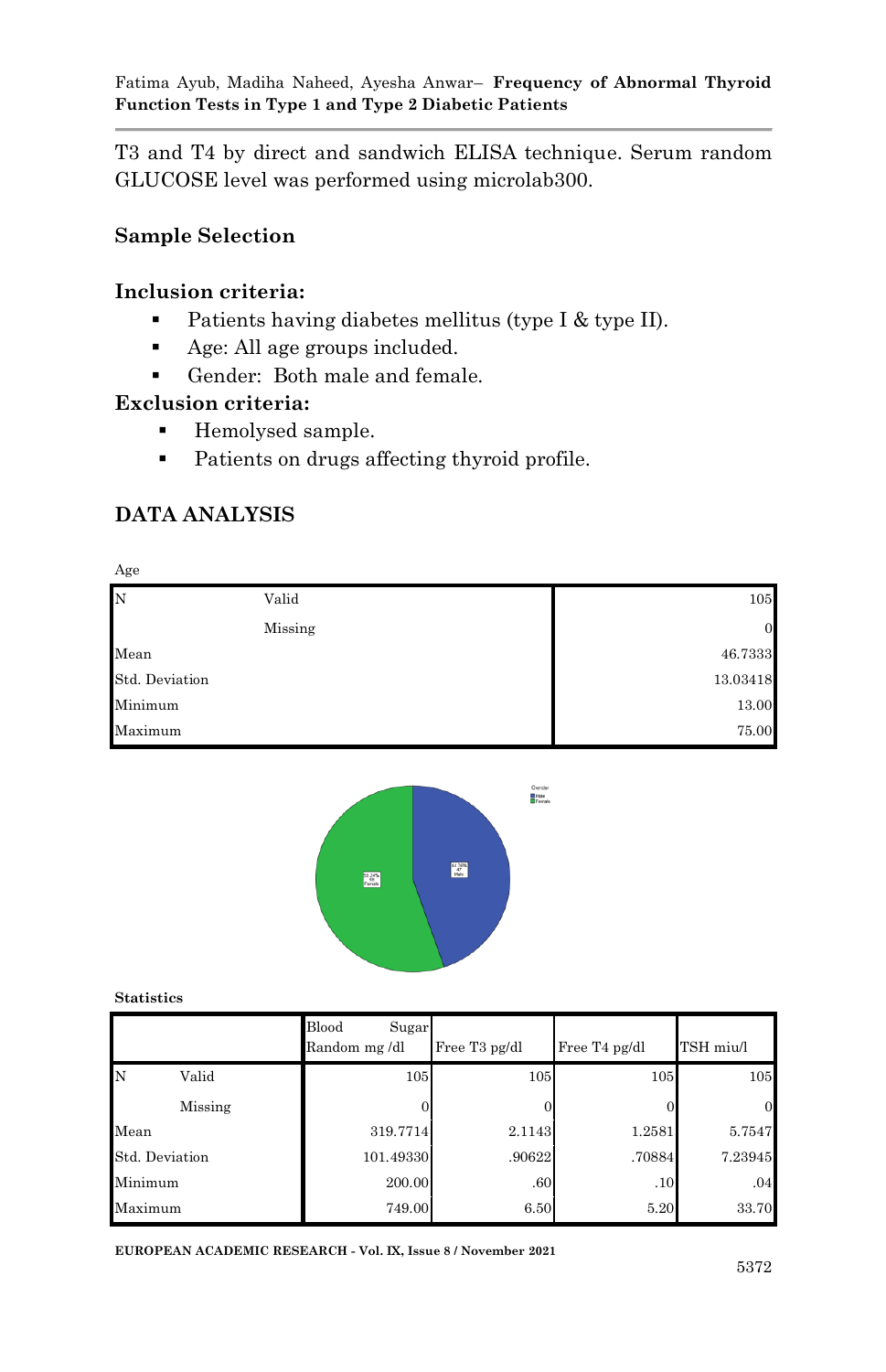

#### **Group Statistics**

|                           | Type<br><b>Diabetes</b><br><b>Mellitus</b> | N  | Mean   | <b>Std. Deviation</b> | <b>T</b> test | P value |
|---------------------------|--------------------------------------------|----|--------|-----------------------|---------------|---------|
| Free T <sub>3</sub> pg/dl | Type I                                     | 46 | 1.9065 | .73103                | $-2.108$      | .037    |
|                           | Type II                                    | 59 | 2.2763 | .99851                |               |         |
| Free T <sub>4</sub> pg/dl | Type I                                     | 46 | 1.1391 | .39411                | $-1.528$      | .130    |
|                           | Type II                                    | 59 | 1.3508 | .87205                |               |         |
| TSH miu/l                 | Type I                                     | 46 | 6.7400 | 7.58837               | 1.235         | .220    |
|                           | Type II                                    | 59 | 4.9864 | 6.92306               |               |         |

#### **Crosstab**

|       |                                                 |                                    | <b>Type Diabetes</b><br>Mellitus |         |        |
|-------|-------------------------------------------------|------------------------------------|----------------------------------|---------|--------|
|       |                                                 |                                    | Type I                           | Type II | Total  |
|       | Free T3 ng/dl Normal $(2.3-6.19 \text{ ng/dl})$ | Count                              | 46                               | 58      | 104    |
|       |                                                 | % within Type Diabetes<br>Mellitus | 100.0%                           | 98.3%   | 99.0%  |
|       | High $(> 6.19$ ng/dl)                           | Count                              | 0                                |         |        |
|       |                                                 | % within Type Diabetes<br>Mellitus | .0%                              | 1.7%    | 1.0%   |
| Total |                                                 | Count                              | 46                               | 59      | 105    |
|       |                                                 | % within Type Diabetes<br>Mellitus | 100.0%                           | 100.0%  | 100.0% |

**Chi-Square Tests**

|                    | Value | Df | Asymp. Sig.<br>$(2-sided)$ | Exact Sig. $(2 -$<br>sided) | Exact Sig. $(1 \text{-sided})$ |
|--------------------|-------|----|----------------------------|-----------------------------|--------------------------------|
| Pearson Chi-Square | .787a |    | .375                       |                             |                                |

ן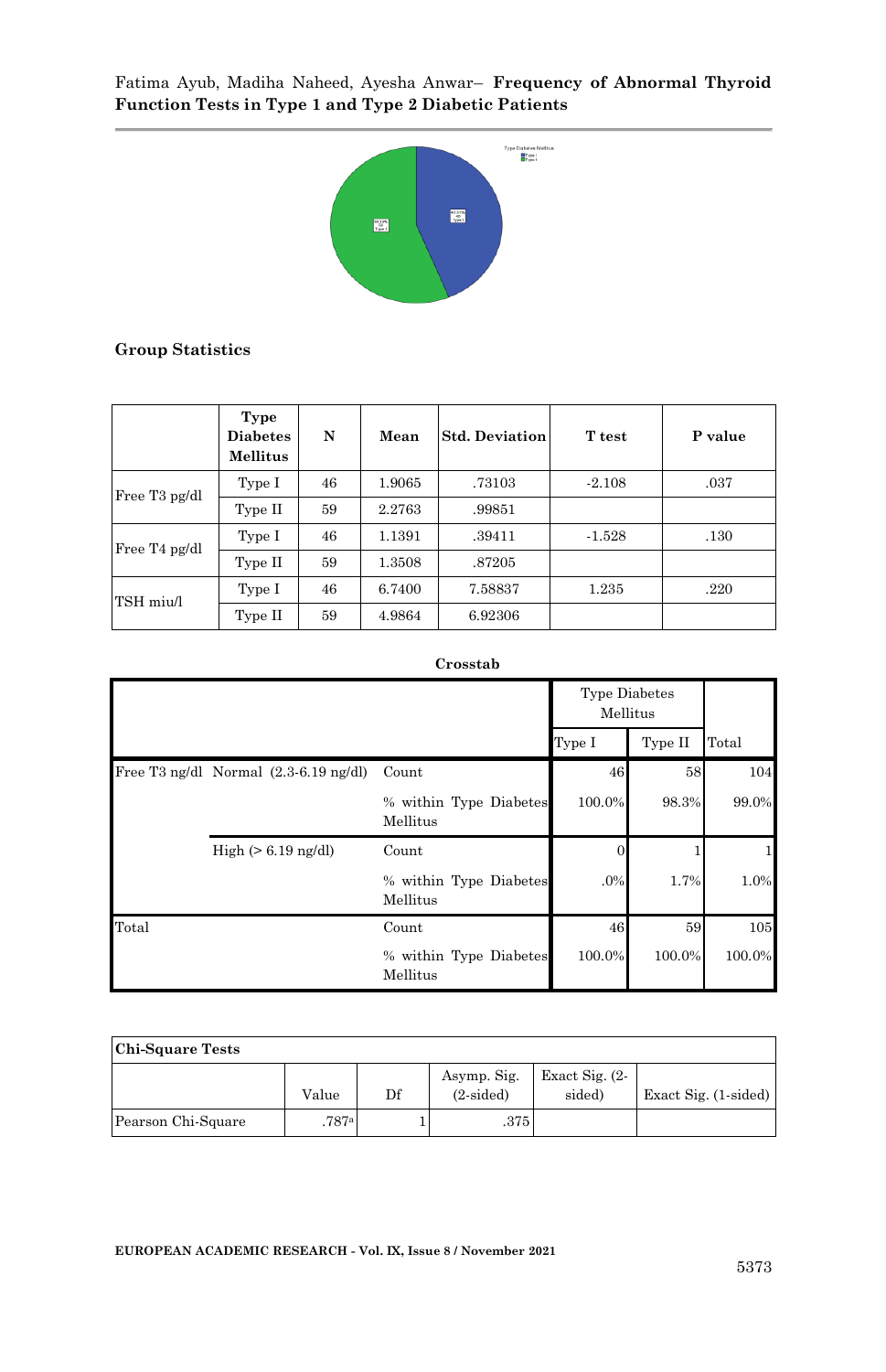#### **Crosstab**

|       |                                            |                                    | Type Diabetes Mellitus |         |        |
|-------|--------------------------------------------|------------------------------------|------------------------|---------|--------|
|       |                                            |                                    | Type I                 | Type II | Total  |
|       | Free T4 ng/dl Normal (0.7-1.9 ng/dl) Count |                                    | 46                     | 52      | 98     |
|       |                                            | % within Type Diabetes<br>Mellitus | 100.0%                 | 88.1%   | 93.3%  |
|       | $High (> 1.9$ ng/dl)                       | Count                              |                        |         |        |
|       |                                            | % within Type Diabetes<br>Mellitus | .0%                    | 11.9%   | 6.7%   |
| Total |                                            | Count                              | 46                     | 59      | 105    |
|       |                                            | % within Type Diabetes<br>Mellitus | 100.0%                 | 100.0%  | 100.0% |

| <b>Chi-Square Tests</b> |                    |    |                              |                             |                             |  |  |  |
|-------------------------|--------------------|----|------------------------------|-----------------------------|-----------------------------|--|--|--|
|                         | Value              | Df | Asymp. Sig. $(2 -$<br>sided) | Exact Sig. $(2 -$<br>sided) | Exact Sig. $(1 -$<br>sided) |  |  |  |
| Pearson Chi-Square      | 5.847 <sup>a</sup> |    | .016                         |                             |                             |  |  |  |

#### **Crosstab**

|           |                                |                                    |          | Type Diabetes Mellitus |         |        |
|-----------|--------------------------------|------------------------------------|----------|------------------------|---------|--------|
|           |                                |                                    |          | Type I                 | Type II | Total  |
| TSH miu/l | Low $(< 0.5$ mIU/ml)           | Count                              |          |                        | 8       | 12     |
|           |                                | % within Type Diabetes<br>Mellitus |          | 8.7%                   | 13.6%   | 11.4%  |
|           | Normal $(0.5-6 \text{ uU/ml})$ | Count                              |          | 25                     | 39      | 64     |
|           |                                | % within Type Diabetes<br>Mellitus |          | 54.3%                  | 66.1%   | 61.0%  |
|           | $High (> 6$ mIU/ml)            | Count                              |          | 17                     | 12      | 29     |
|           |                                | % within Type Diabetes<br>Mellitus |          | 37.0%                  | 20.3%   | 27.6%  |
| Total     |                                | Count                              |          | 46                     | 59      | 105    |
|           |                                | % within Type<br>Mellitus          | Diabetes | 100.0%                 | 100.0%  | 100.0% |

| <b>Chi-Square Tests</b> |        |                |                       |  |  |  |
|-------------------------|--------|----------------|-----------------------|--|--|--|
|                         | Value  | $\mathbf{D}$ f | Asymp. Sig. (2-sided) |  |  |  |
| Pearson Chi-Square      | 3.705a |                | .157                  |  |  |  |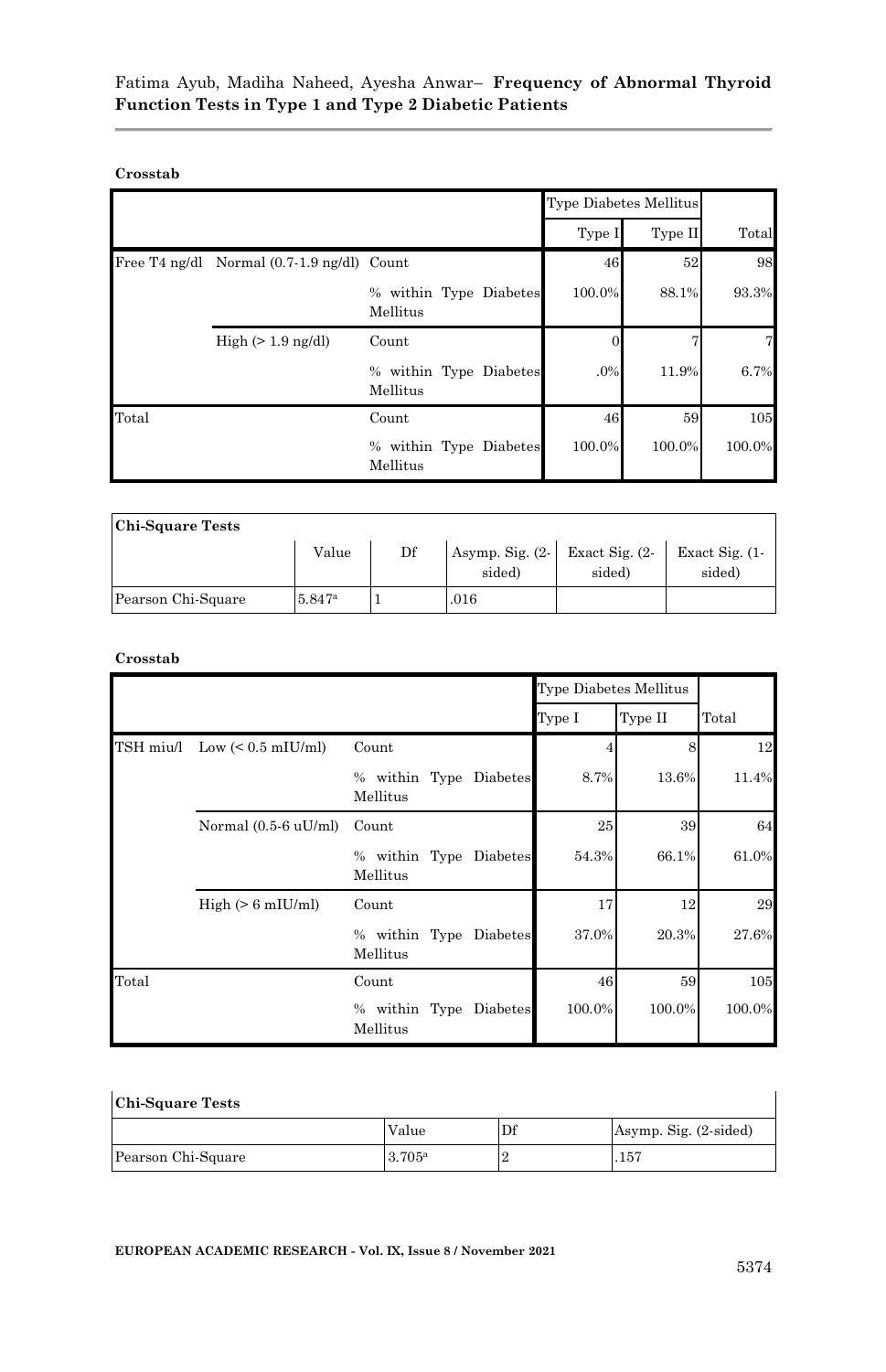# **RESULTS AND DISCUSSION:**

One hundred and five patients were selected from Diabetic clinic of Jinnah hospital Lahore. Among them 46 were with type 1(19 males,27 females). 54.5% having normal level,41.3% having sub-clinical hypothyroid,2.1% having sub-clinical hyper thyroid and 2.1% having hypothyroid functioning and 59 were with type 2 (28 males,31 females) 66% having normal level , 20% having sub clinical hypo thyroid,10% having sub clinical hyperthyroid and 4% primary hypo thyroid function.

In internal medicine, it is repeatedly proven that the association between thyroid dysfunction and diabetes mellitus is evident. Thyroid dysfunction chiefly comprises hypothyroidism and hyperthyroidism although the entity belongs to the same organ but with vast difference in pathophysiology as well as clinical picture. The interface between thyroid malfunction owing to diabetes is a matter of investigation. The literature suggests that polyendocrinal multidysfunction leads to stimulation of a cascade of reactions which are actually antihomeostatic in nature. For instance, hypoadrenalism as well as hypopituitarism exhibits strong linkage with hypothyroidism and consequently diabetes mellitus.

Recent findings have evidenced the intricate bond between subclinical hypothyroidism and diabetes mellitus that deceptively contribute to the major complications such as retinopathy and neuropathy. Cardiovascular events and micro- or macro-angiopathies are the counterreflection of resurgence of heavily disturbed lipid metabolism due to thyroid dyscrasias. It is also evident from the existing literature that insulin resistance bears an indispensable role in connecting T2DM and thyroid dysfunction. Novel molecules have shown the path for the development of suitable thyroid hormone receptor analogues to treat metabolic diseases. It is important to diagnose thyroid dysfunction in T2DM patients, and this practice should be inculcated in clinical settings with immediate effect to nourish further understanding of thyroid dysfunction and T2DM.

The "American Thyroid Association" guidelines for T2DM patients require frequent testing for thyroid dysfunction. They recommend testing from 35 years of age, and every 5 years thereafter in adults. High-risk patients may require more frequent testing. The American Association of Clinical Endocrinologists, Thyroid Disease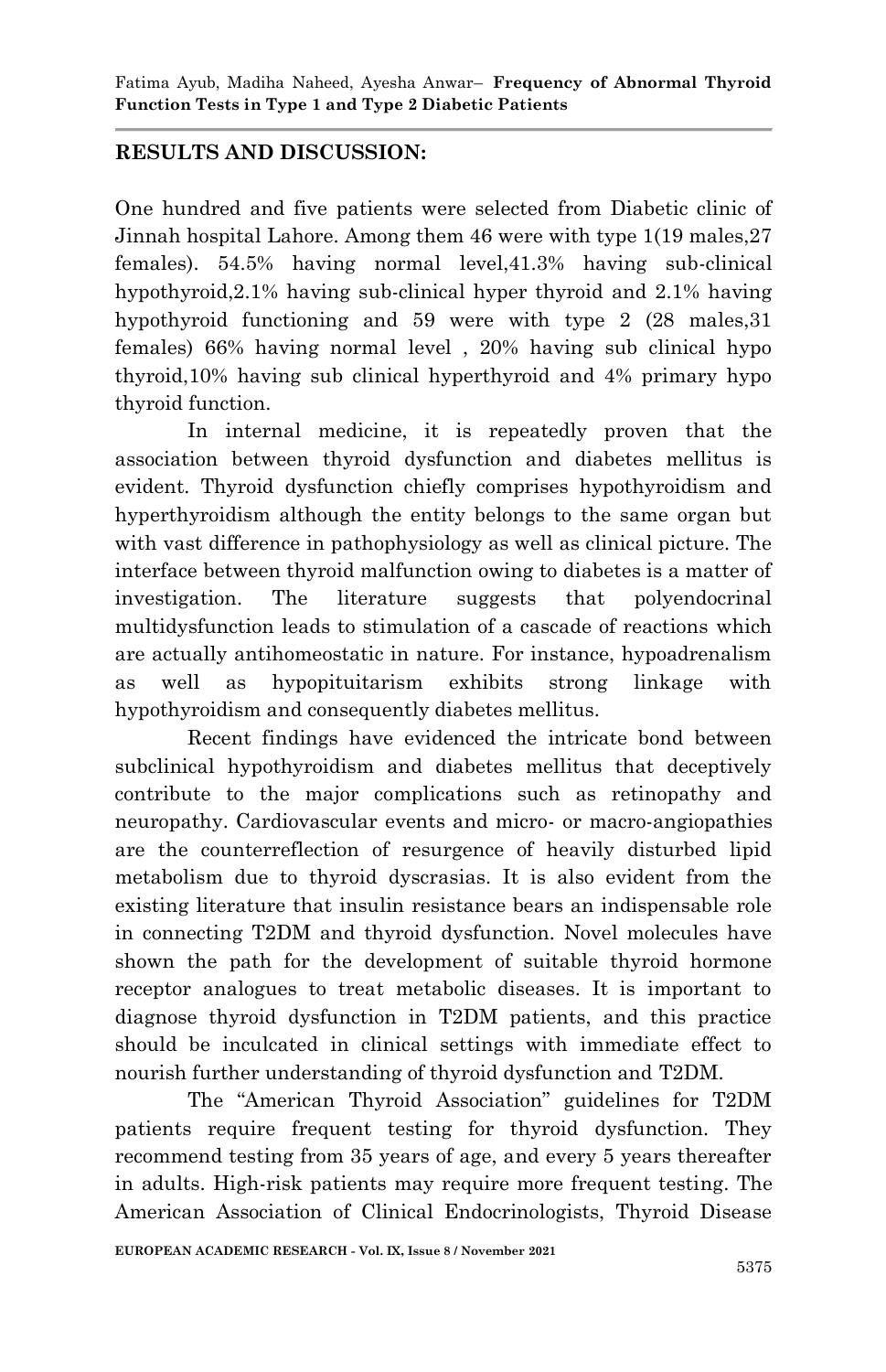Clinical Practice Guidelines (2002) recommends thyroid palpation and TSH in diagnosis, especially if goitre or other autoimmune disease presents in association with T2DM. Regular screening for thyroid abnormalities in all diabetic patients will allow early treatment of subclinical thyroid dysfunction. A sensitive serum TSH assay is the screening test of choice. It has also been proposed that in T2DM patients, a TSH assay should be performed at diagnosis and then repeated at least every 5 years.

Population screening for thyroid dysfunction may prevent the development of overt thyroid dysfunction and may allow early treatment of hyperlipidemia .prevention of associated cardiovascular complications and metabolic bone disorders. The American College of Physicians recently published guidelines on screening for thyroid disease with a sensitive TSH test in the primary care setting .These guidelines state that screening in women <50 years of age and in men is not warranted because of the low frequency of thyroid dysfunction. Our results and previous studies indicate that these recommendations do not apply to patients with type 1 diabetes, since, compared with the general population, diabetic subjects develop thyroid dysfunction at an earlier age. In addition, our results indicate that long-term follow-up is necessary because the onset of diabetes usually precedes the diagnosis of thyroid dysfunction by approximately one decade.

# **REFERENCES:**

- 1. Akbar DH,. Ahmed MM, Al-Mughales J,. Thyroid dysfunction and thyroidautoimmunity in Saudi type 2 diabetics*. ActaDiabetol.* 2006;**43**:14–8.
- 2. Althausen TL,.Stockholm M,. The influence of the thyroid gland on absorption in the digestive tract. *The American Journal of Physiology*. 1938;**123**(3):577–588.
- 3. Aronson D. Hyperglycemia and the pathobiology of diabetic complications. *Advances in Cardiology*.2008;45:1–16. doi: 10.1159/000115118
- 4. Al-Geffari M., Ahmad N. A., Al-Sharqawi A. H., Youssef A. M., Alnaqeb D., Al-Rubeaan K..*International Journal of Endocrinology*. 2013;2013:6. doi: 10.1155/2013/417920.417920
- 5. American Diabetes Association. Classification and diagnosis of diabetes. Sec. 2. In Standards of Medical Care in Diabetes 2015. *Diabetes Care*. 2015;**38**(1):S8–S16.
- 6. *Brenta G,. Celi FS,. Pisarev M,. Schnitman M,. Sinay I,. Arias P Thyroid. 2009 Jun; 19(6):665-9.*
- 7. Brenta G,. Danzi S,. Klein I,. Potential therapeutic applications of thyroid hormone analogs. *Nature Clinical Practice Endocrinology and Metabolism*. 2007;3(9):632– 640.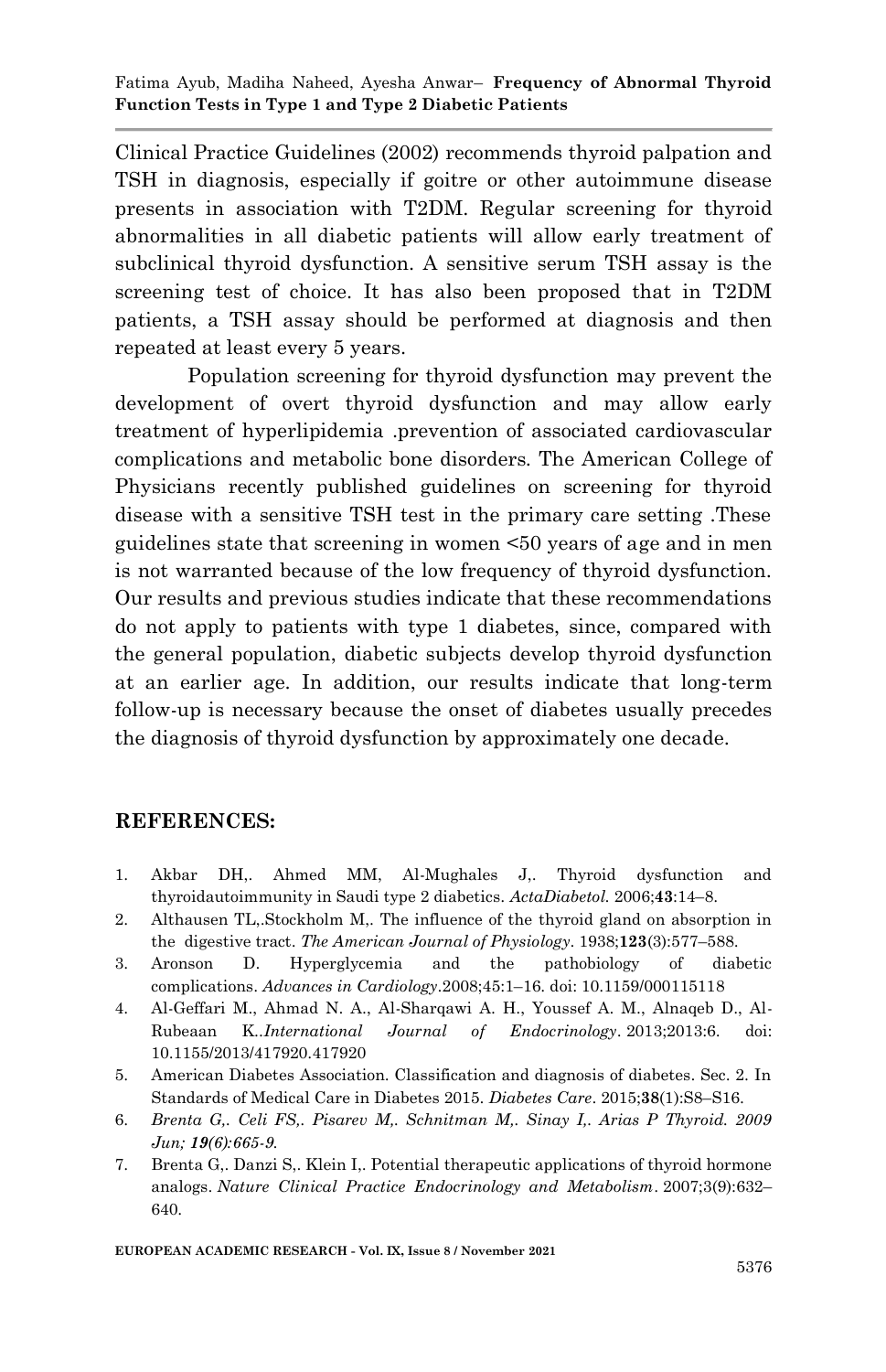- 8. *Clark A,. Jones LC,. de Koning E,. Hansen BC,. Matthews DR Diabetes. 2001 Feb; 50 Suppl 1():S169-71.*
- 9. *Cappelli C,. Rotondi M,. Pirola I,. Agosti B,. Gandossi E,. Valentini U,. De Martino E,. Cimino A,. Chiovato L,. Agabiti-Rosei E,. Castellano M Diabetes Care. 2009 Sep; 32(9):1589-90*
- 10. *Canaris GJ,. Manowitz NR,. Mayor G,. Ridgway EC: The Colorado thyroid disease prevalence study. Arch Intern Med* **160***:*526*–534,* 2000
- 11. Coller FA,. Huggins CB. 1927;86(6):877–884
- 12. Díez JJ,. Sánchez P,.Iglesias P,. Prevalence of thyroid dysfunction in patients with type 2 diabetes. *ExpClinEndocrinol Diabetes*. 2011;**119:**201–7
- 13. Duntas LH,.Orgiazzi J,. Brabant G,. The interface between thyroid and diabetes mellitus. *Clinical Endocrinology*. 2011;**75**(1):1–9
- 14. Goglia F,.Moreno M,. Lanni A,. Action of thyroid hormones at the cellular level: the mitochondrial target.*FEBS Letters*. 1999;452(3):115–120.
- 15. *Hollowell JG, Staehling NW, Flanders WD, Hannon WH, Gunter EW, Spencer CA, Braverman LE: Serum TSH, T4, and thyroid antibodies in the United States population (1988–1994): National Health and Nutrition Examination Survey (NHANES III). J Clin Endocrinolo Metab* **87***:*489*–499,* 2002
- 16. Hage M., Zantout M. S., Azar S. T. Thyroid disorders and diabetes mellitus. *Journal of Thyroid Research*.2011;2011:7
- 17. Helfand M., Crapo L. M. Screening for thyroid disease. *Annals of Internal Medicine*. 1990;**112**(11):840–849.
- 18. Kadiyala R,. Peter R,. Okosieme OE. Thyroid dysfunction in patients with diabetes: clinical implications and screening strategies. *International Journal of Clinical Practice*. 2010;**64**(8):1130–1139
- 19. Li M.-Z., Su L., Liang B.-Y., et al. Trends in prevalence, awareness, treatment, and control of diabetes mellitus in mainland China from 1979 to 2012. *International Journal of Endocrinology*. 2013;2013:14
- 20. Mitrou P,. Raptis SA,. Dimitriadis G,. Insulin action in hyperthyroidism: a focus on muscle and adipose tissue. *Endocrine Reviews*. 2010;**31**(5):663–679
- 21. *Mouradian M,. Abourizk N: Diabetes mellitus and thyroid disease. Diabetes Care* **6***:*512*–520,* 1983
- 22. Nerup J,. Binder C: *Thyroid, gastric and adrenal auto-immunity in diabetes mellitus. Acta Endocrinol* **72***:*279*–286,* 1973
- 23. Nabarro JD, Mustaffa BE, Morris DV, Walport MJ, Kurtz AB*: Insulin deficient diabetes: contrasts with other endocrine deficiencies. Diabetologia* **16***:*5*–12,* 1979
- 24. Papazafiropoulou A,. Sotiropoulos A,. Kokolaki A,. Kardara M,. Stamataki P,. Pappas S,. Prevalence of thyroid dysfunction amonggreek type 2 diabetic patients attendingan outpatient clinic*. J Clin Med Res.*2010;**2**:75–8.
- 25. Pearce SH,. Merriman TR,. Genetics of type 1 diabetes and autoimmunethyroid disease*. EndocrinolMetabClin N Am* 2009;**38**:289–301
- 26. *Perros P,. McCrimmon RJ,. Shaw G,. Frier BM: Frequency of thyroid dysfunction in diabetic patients: value of annual screening. Diabet Med* **12***:*622*–627,* 1995
- 27. Radaideh AR,. Nusier MK,. Amari FL,. Bateiha AE,. El-Khateeb MS,. Naser AS,. et al. Thyroid dysfunction in patients with type 2 diabetes mellitus in *Jordan. Saudi Med J*. 2004;**25**:1046–50
- 28. Radetti G,. Paganini C,. Gentili L,. Bernasconi S,. Betterle C,. Borkenstein M,. Cvijovic K,. Kadrnka-Lovrencic M,. Krzisnik C,. Battelino T,. et al*: Frequency of*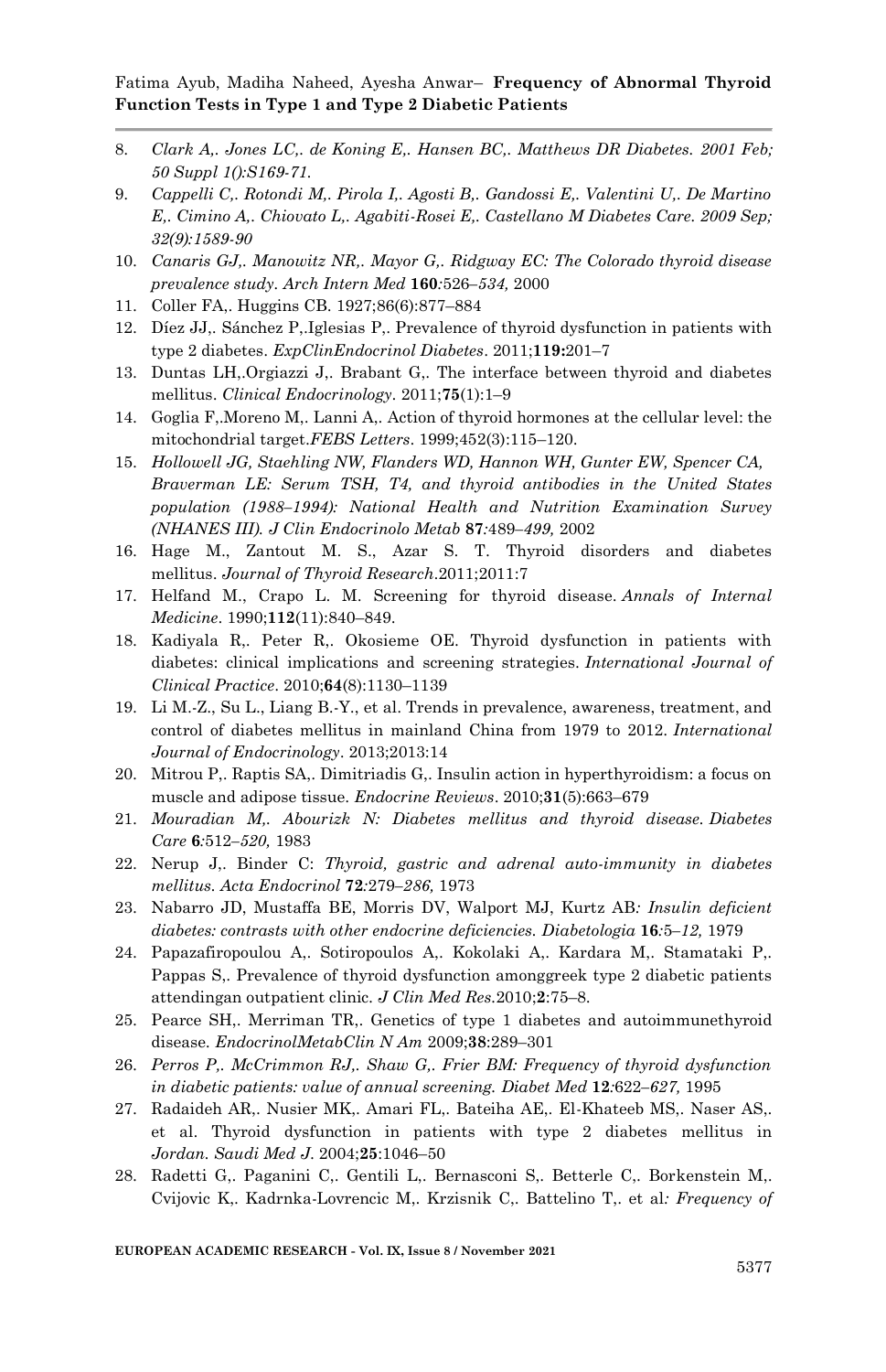*Hashimoto's thyroiditis in children with type 1 diabetes mellitus. Acta Diabetol***32***:*121*–124,* 1995

- 29. Soumya D., Srilatha B. Late stage complications of diabetes and insulin resistance. *Journal of Diabetes and Metabolism*. 2011;**2**(167):7
- 30. Stanická S,. Vondra K,. Pelikánová T,. Vlček P, .Hill M,. Zamrazil V. Insulin sensitivity and counter-regulatory hormones in hypothyroidism and during thyroid hormone replacement therapy. *Clinical Chemistry and Laboratory Medicine*. 2005;**43**(7):715–720.
- 31. Standards of medical care in diabetes: 2008. Diabetes Care 2008; *31(suppl 1):S12.*
- 32. Tunbridge WM,. Evered DC,. Hall R,. Appleton D, .Brewis M,.Clark F,. Evans JG,. Young E,. Bird T,. Smith PA*: The spectrum of thyroid disease in a community: the Whickham survey. Clin Endocrinol (Oxf)* **7***:*481*–493,*
- 33. Van Tienhoven-Wind L. J. N.,. Dullaart R. P. F. Low-normal thyroid function and novel cardiometabolic biomarkers. *Nutrients*. 2015;**7**(2):1352–1377.
- 34. Vigersky RA,. Filmore-Nassar A,. Glass AR *J Clin Endocrinol Metab. 2006 Jan; 91(1):225-7.*
- 35. Wiersinga WM,.Subclinical hypothyroidism and hyperthyroidism*. I*. Prevalence and*J* clinical relevance. *Neth Med*1995;**46**:197–204.
- 36. *Wang C,. Crapo LM: The epidemiology of thyroid disease and implications for screening. Endocrinol Metab Clin North Am* **26***:*189*–218.*
- 37. Wang C. The relationship between type 2 diabetes mellitus and related thyroid diseases. *Journal of Diabetes Research*. 2013; 2013:**9**. doi: 10.1155/2013/390534.390534

#### **APPENDIX:**

An enzyme-linked immunosorbent assay, also called ELISA or EIA, is a test that detects and measures antibodies in your blood. This test can be used to determine if you have antibodies related to certain infectious conditions.

#### **APPENDIX A**

TSH is measured by sandwich ELISA method by using anti TSH antibodies (Ab against β subunit of TSH) as primary and HRP enzyme conjugated secondary antibody, here TSH is sandwiched between these two antibodies and color is produced when chromogenic substrate like TMB (Tetramethyl Benzidine) is added. Substrate A containing TMB and substrate B containing H2O2 is mixed and added. HRP will release [O] by hydrolysis of H2O2 which will oxidize TMB producing color.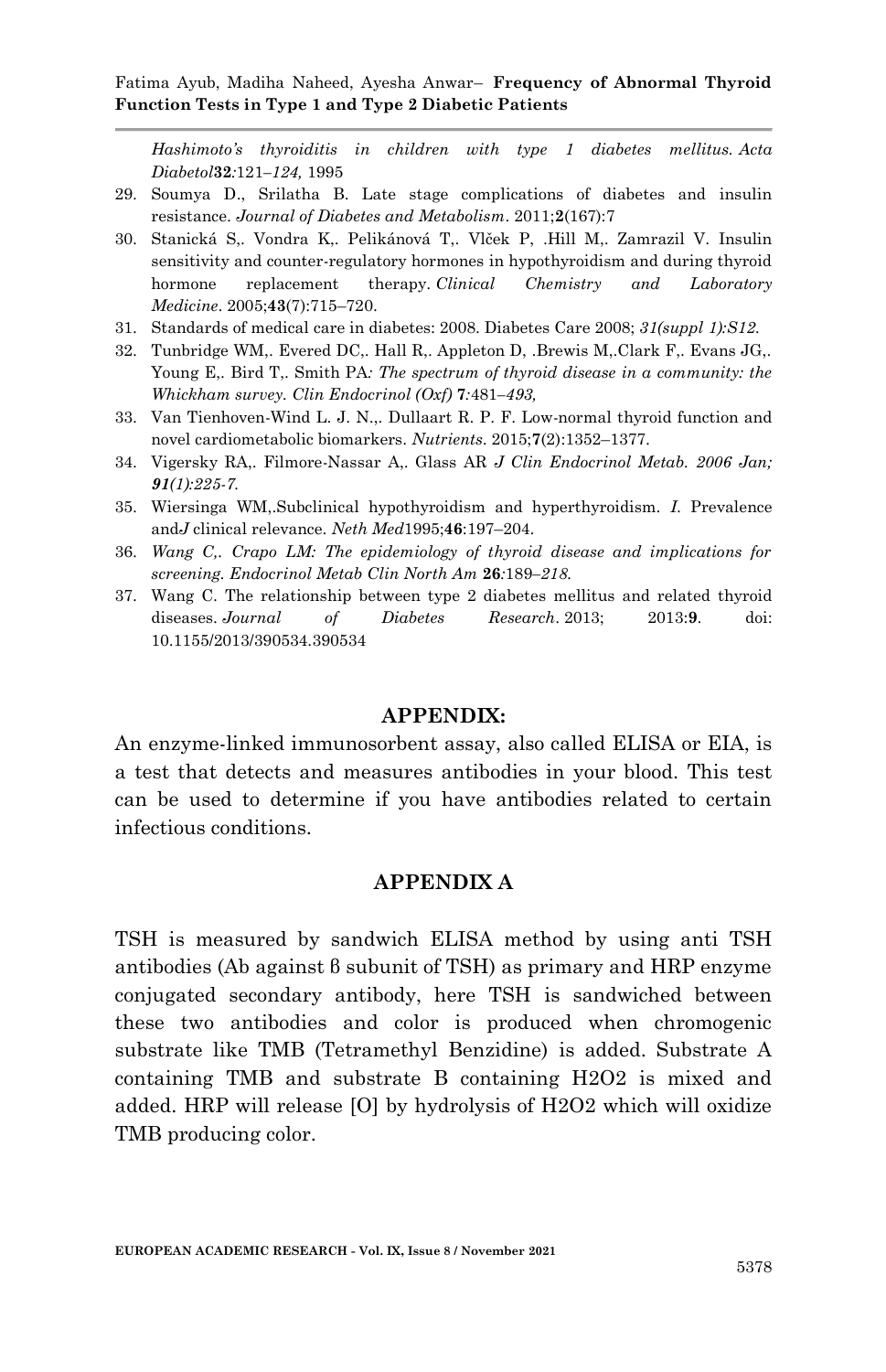# **APPENDIX B**

The plasma concentration of free thyroid hormones are extremely small and as most of them are protein bound and especially in NTI or under medication, there is alteration in protein level or hormone itself making their measurement less informative. So, free hormone estimate is used for quantification. The binding of T4 to TBP is overcome by using barbital buffer which will selectively inhibit the binding. Similarly Anilino naphthalene sulfonic acid (ANS) is also used for this purpose. These agents displace T4 from TBG. This is in case of measurement of total T3 and T4.

Equilibrium dialysis and ultrafiltration methods are reference methods for measuring free thyroid hormones. But immunometric methods are used for routine purpose.



**Fig1. ELISA plate (Color development)**

Initially total T4 and T3 (free and protein bound) were measured, but there are various condition where results may be misleading. In pregnancy and oestrogen medication there is increased TBG concentration and thus increases in total T3 and T4. Use of contraceptives also increases TBG. Whereas Androgens, glucocorticoid, malnutrition, malabsorption, illness, liver disease, Cushing's disease, genetic variant of TBG, transthyretin, albumin with low affinity for T3, T4, etc. there is low TBG which will give false low results. NTI will produce modified TBG with diminished affinity for thyroid hormone.

Nowadays free T3 and T4 are measured by competitive ELISA method. There exists a competitive reaction between native Ag and enzyme-Ag conjugate for a limited number of immobilized binding sites on Ab coated on microwell. After the Ag-Ab reaction has taken place, the fraction of Ag in the conjugate or native Ag from sample